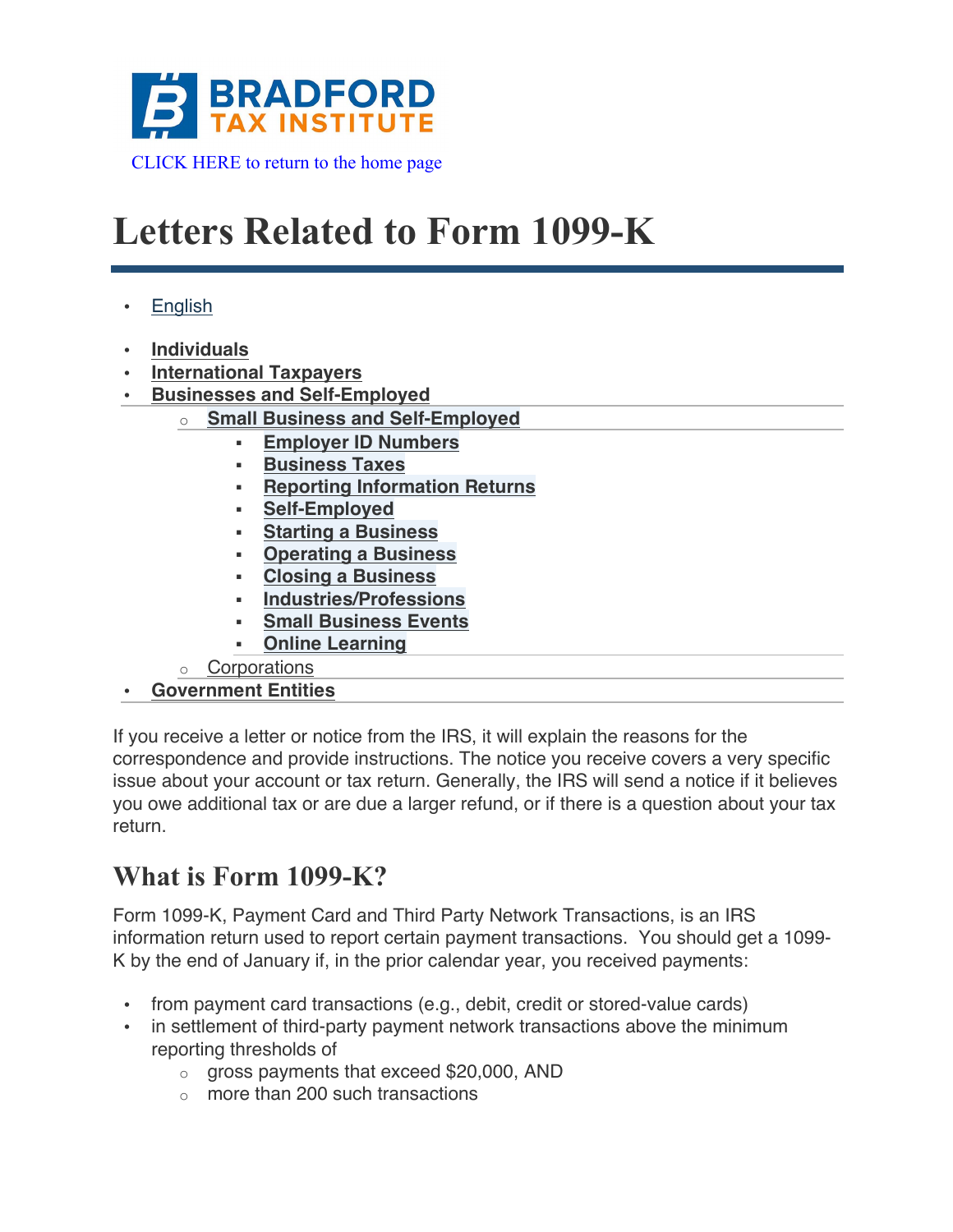Collectively, all payment card transactions and all third-party payment network transactions (once the threshold amounts have been met) are referred to as reportable payments or transactions.

**NOTE:** The thresholds of greater than \$20,000 and more than 200 transactions apply only to payments settled through a third-party network; there is no threshold for payment card transactions.

### **Did you receive a 1099-K?**

If you received a 1099-K, use it to assist you to correctly file your income tax return. Also be sure to retain it for your records. Remember, you must report all income you receive from your business on your tax return. In most cases, your business income will be in the form of cash, checks, and debit and credit card payments. Therefore, you should consider the amounts shown on Form 1099-K along with all other amounts received when calculating gross receipts for your income tax return.

Refer to Publication 583, Starting a Business and Keeping Records, for more detailed information and assistance regarding proper record keeping.

### **Did you receive a letter related to 1099-K from the IRS?**

You received one or more of these letters because you may have underreported your gross receipts. This is based on a comparison of your tax return and the Form(s) 1099- K furnished to you that shows an unusually high portion of receipts from 1099-K reportable transactions. It is very important that you respond to the IRS.

The current versions of the letters are reflected on the left side of this page and contain active links to each document. These are periodically updated.

| <b>Letter</b>                                                                                                      | <b>Current Revision</b> | <b>Prior Revisions in Use</b><br>but Not Posted to<br>IRS.gov |
|--------------------------------------------------------------------------------------------------------------------|-------------------------|---------------------------------------------------------------|
| Letter 5035, Information<br><b>Reporting &amp; Document</b><br><b>Matching Informational</b><br>Letter             | $1 - 2015$              | 01-2014, 11-2012                                              |
| Letter 5039, Information<br><b>Reporting &amp; Document</b><br><b>Matching Worksheet</b><br><b>Initial Contact</b> | 12-2014                 | 04-2014, 01-2014, 03-<br>2013, 11-2012                        |
| Letter 5043, Notification<br>of Possible Income<br><b>Underreporting - Initial</b>                                 | 12-2014                 | 04-2014, 01-2014, 03-<br>2013, 11-2012                        |